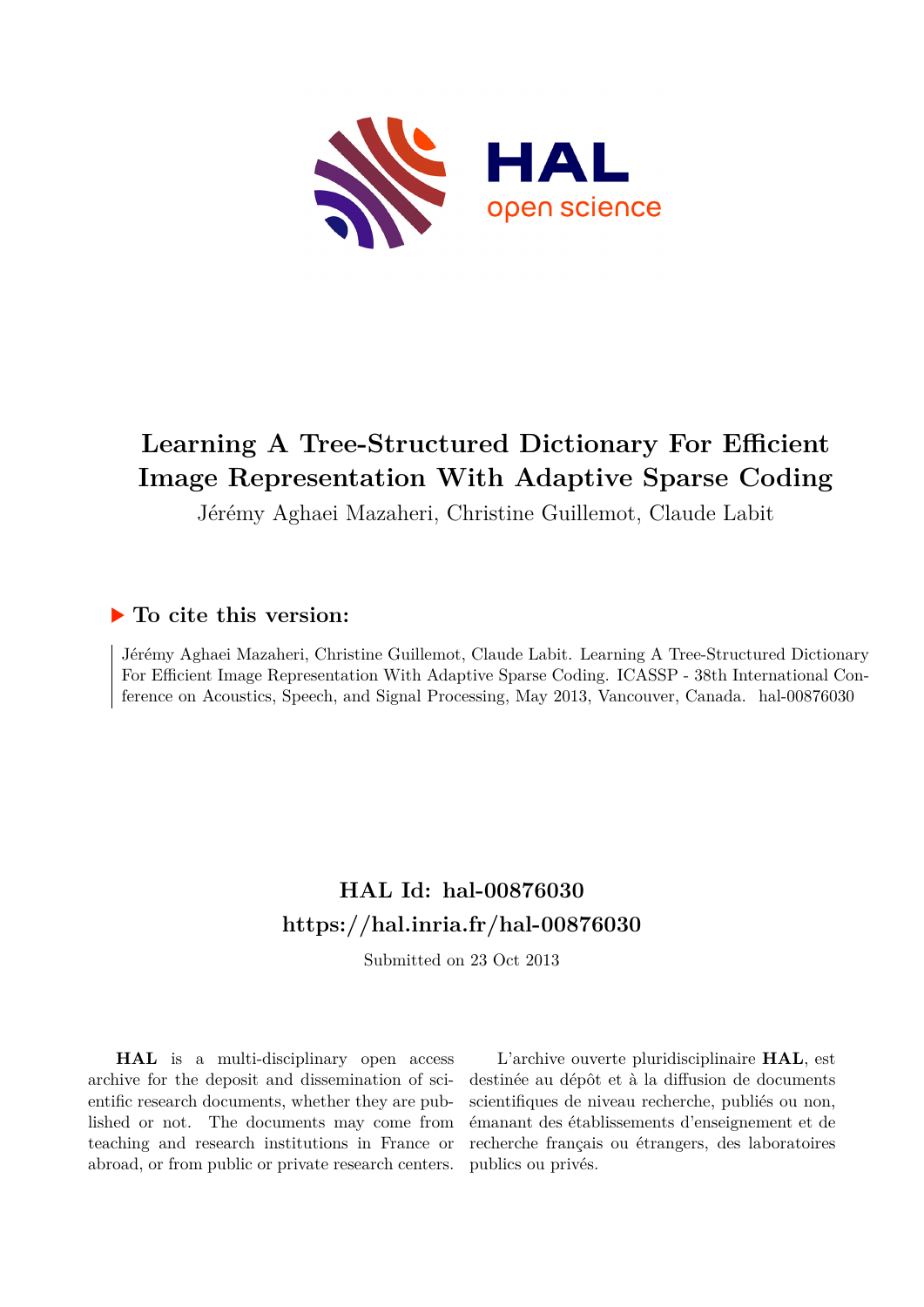### LEARNING A TREE-STRUCTURED DICTIONARY FOR EFFICIENT IMAGE REPRESENTATION WITH ADAPTIVE SPARSE CODING

*Jer´ emy Aghaei Mazaheri, Christine Guillemot, and Claude Labit ´*

INRIA Rennes, Campus universitaire de Beaulieu 35042 Rennes Cedex, France

#### ABSTRACT

We introduce a new method, called Tree K-SVD, to learn a tree-structured dictionary for sparse representations, as well as a new adaptive sparse coding method, in a context of image compression. Each dictionary at a level in the tree is learned from residuals from the previous level with the K-SVD method. The tree-structured dictionary allows efficient search of the atoms along the tree as well as efficient coding of their indices. Besides, it is scalable in the sense that it can be used, once learned, for several sparsity constraints. We show experimentally on face images that, for a high sparsity, Tree K-SVD offers better rate-distortion performances than stateof-the-art "flat" dictionaries learned by K-SVD or Sparse K-SVD, or than the predetermined overcomplete DCT dictionary. We also show that our adaptive sparse coding method, used on a tree-structured dictionary to adapt the sparsity per level, improves the quality of reconstruction.

*Index Terms*— Dictionary learning, tree-structured dictionary, sparse coding, sparse representations, image coding.

#### 1. INTRODUCTION

Sparse representation of a signal consists in representing a signal  $y \in \mathbb{R}^n$  as a linear combination of columns, known as atoms, from a dictionary matrix. The dictionary  $D \in \mathbb{R}^{n \times K}$ is generally overcomplete and contains  $K$  atoms. The approximation of the signal can thus be written  $y \approx Dx$  and is sparse because a small number of atoms of D are used in the representation, meaning that the vector  $x$  has only a few non-zero coefficients.

The choice of the dictionary is important for the representation. A predetermined transform matrix can be chosen. Another option is to learn the dictionary from training signals to get a well adapted dictionary to the given set of training data. As shown in [1], learned dictionaries have the potential to outperform the predetermined ones.

Sparse representations and dictionary learning are commonly used for denoising [2, 3]. The application considered in this paper is image compression. This case has already been treated in [1, 4, 5], however with different dictionary construction methods, and different coding algorithms. In that context, for each signal  $y$ , a sparse vector  $x$  has to be

coded and transmitted, which is equivalent to send a few pairs of atom index and coefficient value.

Recently, tree-structured dictionaries appeared [6, 7, 5]. In [6], the tree is considered as a unique dictionary, each node corresponding to an atom, and the atoms used for a signal representation are selected among a branch of the tree. The learning algorithm proceeds in two steps which are iterated: sparse coding using proximal methods and update of the entire dictionary. Even if it gives good results for denoising, the fact to consider the tree as a single dictionary makes it, in its current state, not well adapted to efficiently code the indices of the atoms when the dictionary becomes large. Another kind of tree-structured dictionary, more adapted to the coding issue because structured as a tree of dictionaries, is TSITD (Tree-Structured Iteration-Tuned Dictionary) [5]. It constructs a tree-structured dictionary adapted to the iterative nature of greedy algorithms, such as the matching pursuit [8, 9, 10]. The concept of using a different dictionary for each iteration of the pursuit algorithm has been first expressed with Basic ITD (BITD) [7] structured in only one branch, each dictionary being learned from the residuals of the previous level with the K-means algorithm.

This paper first describes a new tree-structured dictionary learning method called Tree K-SVD. Inspired from ITD and TSITD, each dictionary at a given level is learned from a subset of residuals of the previous level using the K-SVD algorithm. The tree structure enables the learning of more atoms than in a "flat" dictionary, while keeping the coding cost of the index-coefficient pairs similar. Tests are conducted on facial images, as in [1, 4, 5], compressed for multiple rates in a compress scheme. Thus, for a given bit rate, Tree K-SVD is shown to outperform "flat" dictionaries (K-SVD, Sparse K-SVD and the predetermined (over)complete DCT dictionary) in terms of quality of reconstruction for a high sparsity, i.e. when the number of atoms used in the representation of a vector is low. Setting the sparsity constraint to only a few atoms limits the number of levels, and so of atoms, in the tree-structured dictionary. The paper then describes an adaptive sparse coding method applied on the tree-structured dictionary to adapt the sparsity per level, i.e. to allow selecting more than 1 atom per level. It is shown to improve the quality of reconstruction.

In Section 2, we describe the Tree K-SVD dictionary

This work was supported by EADS Astrium.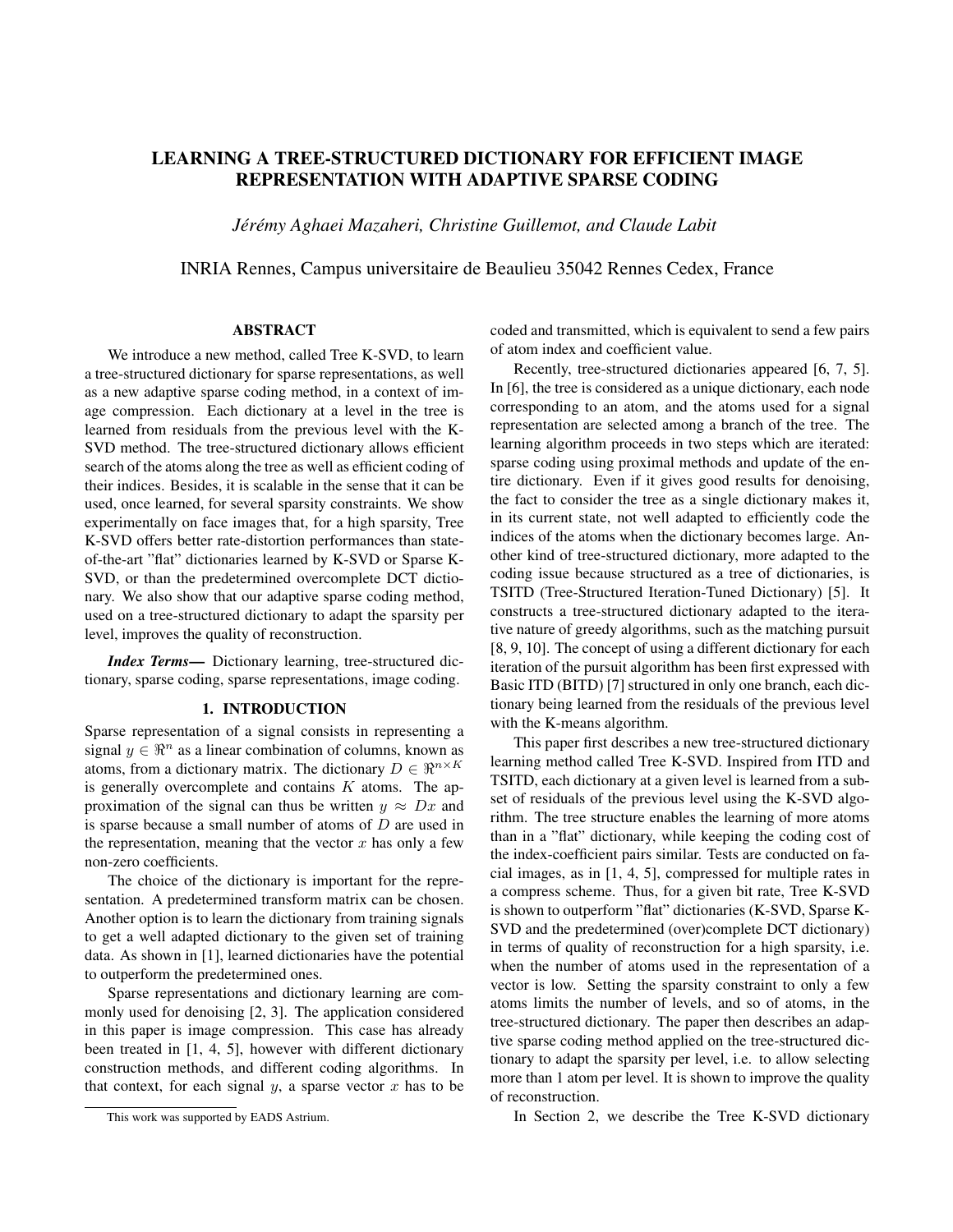structure, the learning algorithm and its usage for sparse representations. In Section 3, we present our new adaptive sparse coding method. In Section 4, we then compare Tree K-SVD to state-of-the-art methods learning "flat" or tree-structured dictionaries and to a predetermined dictionary. We also show the performances of the adaptive sparse coding. Finally, in Section 5, we conclude and discuss several future works.

#### 2. A TREE-STRUCTURED DICTIONARY LEARNING METHOD

#### 2.1. The tree structure

Tree K-SVD is a method learning a tree-structured dictionary from a training set of signals. It is then used to approximate a signal as a linear combination of atoms in the dictionary. The tree-structured dictionary is composed of L levels of 1,  $K, K^2, ..., K^{L-1}$  dictionaries of K atoms (Fig.1).

An advantage of the Tree K-SVD method is its scalability in sparsity. A "flat" dictionary learned with K-SVD or Sparse K-SVD is learned for a specific sparsity constraint, that is a number of atoms to use in the approximation of a signal. Then, the dictionary is usually used to approximate signals with this sparsity constraint, in order to make the approximation more efficient. In contrast, a tree-structured dictionary is learned with the Tree K-SVD method for a given number of levels, and such a dictionary with L levels can be used to approximate signals with a number of atoms from 1 to L.



Fig. 1: The Tree K-SVD dictionary structure.

#### 2.2. The dictionary learning algorithm

A tree-structured dictionary is learned with a top-down approach: each dictionary in the tree is learned on residuals of the previous level with K-SVD [1], a state-of-the-art dictionary learning method. The sparsity constraint of K-SVD is set to 1 as only 1 atom can be selected per dictionary in our method. Of course, other dictionary learning methods than K-SVD could be used to learn each dictionary in the tree.

At the first level, the only dictionary  $D_1$  is learned with K-SVD from the training data  $Y$ , and with a sparsity constraint of 1 atom. Then OMP [9] is applied with a sparsity constraint of 1 to approximate each training signal in Y with only 1 atom from  $D_1$ . Note that we use OMP for its simplicity and fast execution but another pursuit algorithm could be used. Residuals  $(R_2)$  are computed and then split in K residuals  $(R_{2,1}, ..., R_{2,K})$  to form one set of residuals per column of  $D_1$ . Each vector of  $R_2$  is put in  $R_{2,k}$ ,  $k \in [1, ..., K]$ , if it is a residual of the approximation of a vector in  $Y$  with the

column k in  $D_1$ . Thus, the residuals of the column k,  $R_{2,k}$ , correspond to the residuals of the data vectors which are the most correlated to this column k in the dictionary  $D_1$ . At the second level, a dictionary is learned from each residuals set  $R_{2,k}$  with K-SVD. That way, the second level counts K dictionaries. Each residuals set  $R_{2,k}$  is then approximated with 1 atom from the corresponding dictionary  $D_{2,k}$ , with a non-zero coefficient, to get  $K$  sets of residuals per dictionary at the second level. So there are  $K^2$  sets of residuals at the third level, used to learn the  $K^2$  dictionaries of the third level. And so on. With this method, the dictionaries at a level are adapted to the residuals of the previous level.

Some dictionaries in the tree can be empty if the corresponding atom at the previous level is not used in any approximation of the previous residuals. Some can have a number of atoms inferior to  $K$  if the number of residual vectors used for the learning of these dictionaries is inferior to  $K$ . In that case, the residual vectors are simply copied, with normalization, and the learning of the branch is stopped.

#### 2.3. Usage for sparse representations

Once a tree-structured dictionary of L levels has been learned from learning data, this dictionary can be used to approximate a vector by a linear combination of  $l$  atoms in the dictionary, with  $l \leq L$ . The sparsity constraint l indicates how deep to go through the tree to select the best atoms. Indeed, 1 atom is selected at each level of the tree, starting with the first level. To select the atoms and compute the corresponding coefficients, we use the OMP algorithm as for the learning.

To represent a vector  $y$  as a linear combination of 2 atoms for example, with the tree-structured dictionary on Fig.1, first OMP is applied to y and the dictionary  $D_1$  with a sparsity constraint of 1 atom. OMP gives the most correlated atom to y in  $D_1$ , in the example  $a_1$ , and the associated coefficient  $\alpha_1$ . Residuals  $r = y - a_1 \alpha_1$  are computed. As the atom chosen at the first level is  $a_1$ , at the column j in  $D_1$ , we necessarily search for the second atom at the second level in the  $j<sup>th</sup>$  dictionary  $D_{2,j}$ . Then, OMP is applied on the residuals r and the dictionary  $D_{2,j}$  to find the most correlated atom to r in  $D_{2,i}$ ,  $a_2$ , and the associated coefficient  $\alpha_2$ . The residuals are updated to  $r = r - a_2 \alpha_2$ . Finally, the vector y can be written  $y = a_1\alpha_1 + a_2\alpha_2 + r$ , with r the residuals.

The tree structure offers a good property to code the indices of the atoms  $a_i$  used in the approximation of a vector. Indeed, only the indices in small dictionaries in the tree have to be coded and not which dictionary to use at each level as the choice of an atom at a level forces the choice of the dictionary at the next level.

The tree structure offers also efficient sparse coding even if the dictionary is large. Indeed, OMP is applied on the small dictionaries in the tree and not on the entire tree. For each vector to approximate, a single branch in the tree is used. Thus, it is similar in terms of complexity to realize sparse coding on a tree of dictionaries of  $K$  atoms than on a single "flat" dictionary of  $K$  atoms.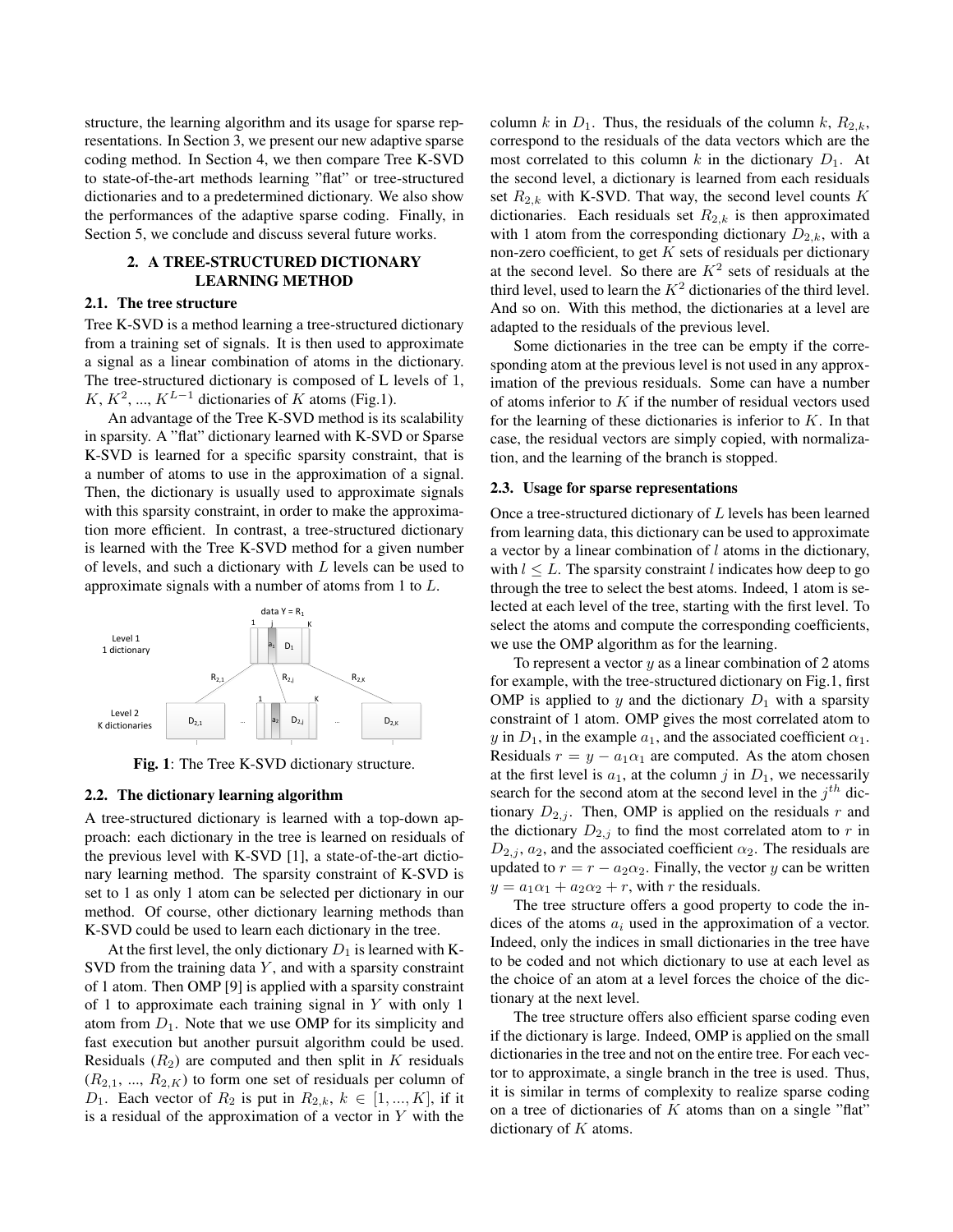#### 3. ADAPTIVE SPARSE CODING PER LEVEL

We introduce in this paper a new sparse coding method to search for atoms in tree-structured dictionaries. The sparse coding used in the ITD methods [7, 5] and that we presented in the previous section selects 1 atom per level of the tree. Thus, the maximum number of atoms that can be used in the representation is the number of levels in the tree. But to go too deep in the tree to select more atoms makes the number of dictionaries in the tree explode. The adaptive sparse coding allows selecting more than 1 atom per level and thus using more atoms in the representation with the same dictionary.

At each level, once a first atom has been selected, a choice is made between staying at the same level in the same dictionary to select another atom or going to the next level in the tree. For that, the 2 most correlated atoms to the current residual vector are found, one at the same level and the other one at the next level. The atom minimizing the energy of the residuals is kept in the representation. That way, the sparsity per level is automatically adapted to decrease the distortion.

#### 4. RESULTS

#### 4.1. Experimental setup

We use the Yale Face Database [11], containing 165 grayscale images in GIF format of 15 individuals. There are 11 images per subject, one per different facial expression or configuration. 14 individuals, so 154 images, are used as training data to learn the dictionary. The remaining 11 images from the 15th individual are used as a test set. The training images, with a size of 320x243 pixels, have been slightly cropped to the size of 320x240 pixels to cut the images in non-overlapping 8x8 pixels blocks. Each block is put as a vector to get the 184800 training vectors. The test images have been cropped to a size of 160x208 pixels to focus on the face. Thus, there are 5720 test vectors.

The reference dictionaries are learned in 50 iterations, as the dictionaries in TSITD and BITD. For Tree K-SVD, the first level is learned in 50 iterations and 10 iterations are enough for the next levels. K-SVD is initialized with the DCT dictionary, as the base dictionary of Sparse K-SVD, whose sparse dictionary is initialized by the identity matrix. Each dictionary in Tree K-SVD is initialized with the DCT dictionary also. For TSITD and BITD, the DCT dictionary or learning vectors are used for the initialization, according to the number of learning vectors.

Note that in the tests, for "flat" dictionaries, the sparsity constraint (maximum number of atoms) used to approximate a test vector is the same as the one used to learn the dictionary.

#### 4.2. Comparison with "flat" dictionaries

In order to compare the methods, we look at the influence of sparsity on the quality of representation. We first learn a dictionary on the training data for each sparsity constraint value between 1 and 4 atoms (to limit the number of levels in the tree), and then use the dictionaries to approximate the test



Fig. 2: Sparse representations with Tree K-SVD and reference dictionaries (K=64) (AdSC = with Adaptive Sparse Coding).

data with the same sparsity constraint value. To approximate the test data, OMP is used to select the atoms and compute the non-zero coefficients. For Tree K-SVD, only one treestrcutured dictionary of four levels is learned. Tree K-SVD is compared to the K-SVD dictionary [1], the Sparse K-SVD dictionary[3] with an atom sparsity set to 32, and also to a predetermined dictionary, the (over)complete DCT basis. The K-SVD dictionary and the Sparse K-SVD dictionary are learned using the software made available by the authors [12, 13].

In the context of compression, we do not intend to compare the methods with the same total number of atoms, but with an equivalent coding cost of the indices. So for the "flat" dictionaries, K is the total number of atoms, whereas for Tree K-SVD, TSITD and BITD, it is the number of atoms per dictionary in the tree.

Tree K-SVD outperforms the state-of-the-art "flat" dictionary learning methods (Fig.2) when the sparsity constraint is at least 2 atoms and remains limited. Indeed, with a sparsity constraint of 1 atom, only the first level in the tree is used and Tree K-SVD is equivalent to a "flat" dictionary learned with K-SVD with a sparsity constraint set to 1 atom. For dictionaries of 64 atoms (K=64) (Fig.2), Tree K-SVD offers a better quality of reconstruction for a sparsity constraint of 2 or 3 atoms. But the fourth atom in the approximation does not increase the quality of reconstruction as much as the previous atoms. Deep in the tree, the residuals become too weak and the dictionaries too adapted to the training data. Besides, many dictionaries are incomplete and so less efficient. Regularly in the approximation, only 3 atoms are selected instead of 4 if an empty dictionary is found at the fourth level, hence an average of about 3.5 atoms instead of 4 atoms used in the approximation (Fig.2). The same behaviour can be seen with dictionaries of 256 atoms. Moreover, the learned dictionaries, adapted to the training data, give much better results than the predetermined DCT one.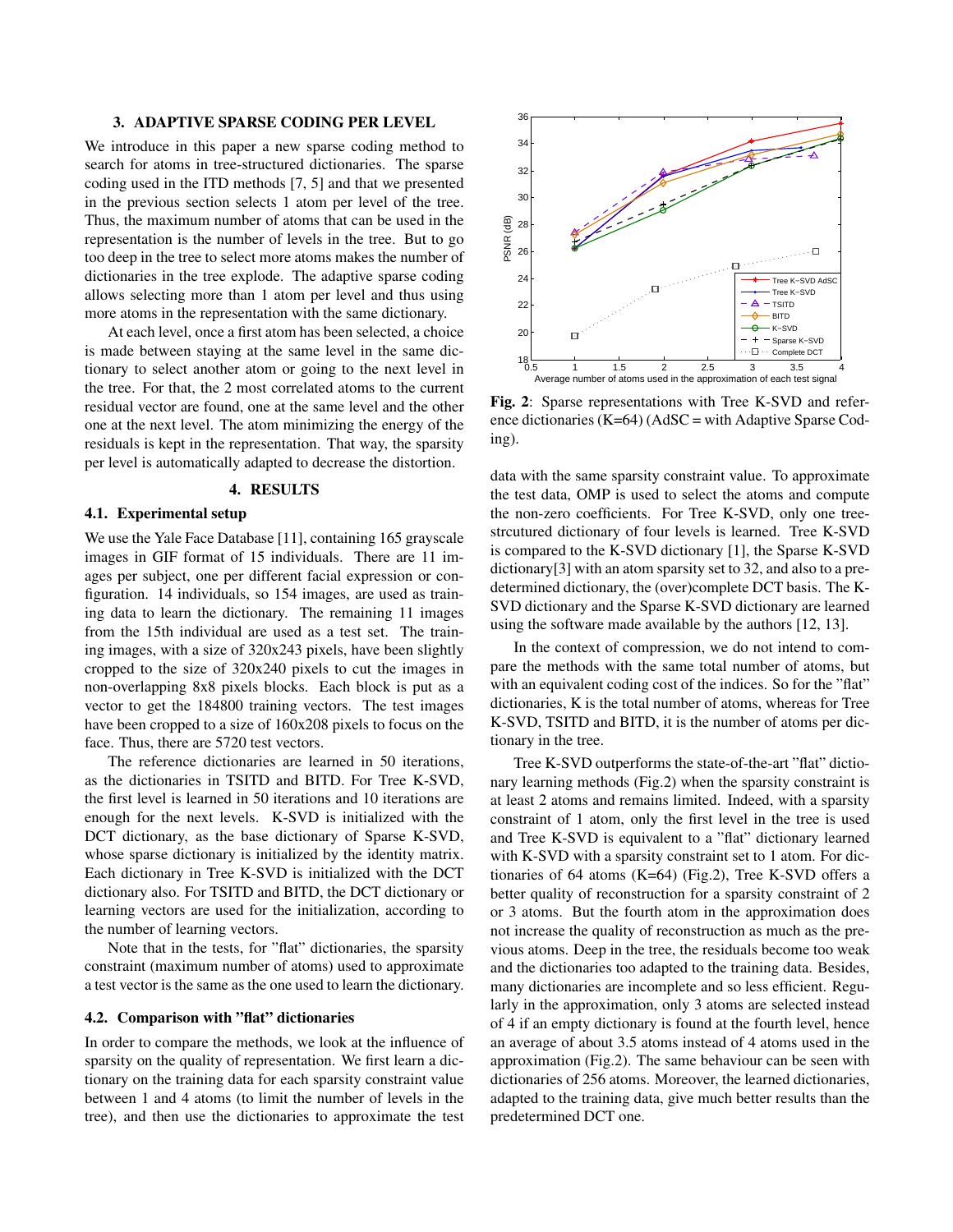#### 4.3. Comparison between tree-structured dictionaries

When we compare Tree K-SVD with TSITD (Fig.2), we observe close results. The gap for a sparsity constraint of 1 atom is mainly due to the use of a function in K-SVD to replace the less useful atoms at the end of each iteration of the algorithm, that is inefficient for this sparsity constraint. Then when 3 or 4 atoms are used in the representation, Tree K-SVD takes the advantage on TSITD. It can be explained by a strategy used in TSITD to learn dictionaries in the tree. Indeed, in the case where the number of training vectors is too low to learn a dictionary of K atoms, we decide in Tree K-SVD to copy these training vectors in the dictionary. Whereas TSITD learns in that case a smaller dictionary than Tree K-SVD. These smaller dictionaries in the tree, when that case happens, explain the lower quality of reconstruction of TSITD when 3 or 4 atoms are used in the approximation. Tree K-SVD gives also better results than BITD for 2 or 3 atoms. But BITD, structured in one branch of dictionaries, is then better for more than 3 atoms (Fig.2).

Tree K-SVD with the adaptive sparse coding (AdSC) clearly outperforms the original Tree K-SVD, TSITD and BITD for a high sparsity and when more than 2 atoms are used in the representation (Fig.2). Thus, the possibility to select more than 1 atom per level increases the performances. It also enables using more atoms in the representation, with the same dictionary, to reach a better quality if necessary.

#### 4.4. Sparse representations for compression

In order to use sparse representations for compression,  $l$  (sparsity constraint) coefficients and indices of atoms are coded for each test vector. The coefficients are first quantized with a uniform scalar quantizer with a dead zone. The quantized coefficients are put in a sequence, an End OF Block code separating the coefficients of each test vector. The sequence is then encoded using a Huffman entropy coder, similarly to the JPEG coder and with the same Huffman code table. Finally, the rate of the indices is added. For each index, the rate is  $R = log_2(K)$ , with K the number of atoms per dictionary.

By sweeping through various values of the quantization step, we obtain the values of the R-D curves for the Tree K-SVD method and the state-of-the-art ones. The Tree K-SVD dictionary outperforms the "flat" dictionaries when a small number of atoms is used in the representation, for complete (Fig.3), and overcomplete (Fig.4) dictionaries. The rate of Tree K-SVD with adaptive sparse coding (AdSC) is penalized by a flag in the bitstream of 1 bit per atom selected in the representation indicating if the next atom is selected at the same level or at the next one. However, this adaptive sparse coding method allows reaching a better quality (Fig.3) but is effective when more than 2 atoms are selected in the representation. That is why Tree K-SVD and Tree K-SVD AdSC reach about the same PSNR on Fig.4. The rate of TSITD is a bit lower but this method does not reach the same quality of reconstruction than Tree K-SVD and Tree K-SVD AdSC, especially for small dictionaries (Fig.3 and 4).



Fig. 3: Rate-distortion curves for Tree K-SVD and reference dictionaries  $(K=64)$ . The sparsity constraint is set to 3, meaning that each test signal is approximated by a maximum of 3 atoms from the dictionary.



Fig. 4: Rate-distortion curves for Tree K-SVD and reference dictionaries (K=256). The sparsity constraint is set to 2.

#### 5. CONCLUSION

In this paper, we presented a new method to learn a treestructured dictionary. We have shown that Tree K-SVD outperforms "flat" dictionaries learned by the methods K-SVD or Sparse K-SVD and the predetermined (over)complete DCT dictionary, when a small number of atoms is used in the representation. Thanks to the tree-structure, the search for the atoms and the coding of their indices is efficient. Finally, it is scalable in the sense that it can be used, after the learning, for several sparsity constraints. We have also shown that using the adaptive sparse coding, to select more than 1 atom per level, increases the performances.

The tree-structured dictionary learned comprises a large total number of atoms. But it could be possible to prune the tree by stopping the learning in a branch if it is considered that going deeper in the tree does not improve the quality enough. For each test vector, we could also imagine to select a variable number of atoms, that is to go more or less deep in the tree, according to the required quality and the available rate. Tests have been here realized on face images but will be applied in the future to other types of images, like satellite images.